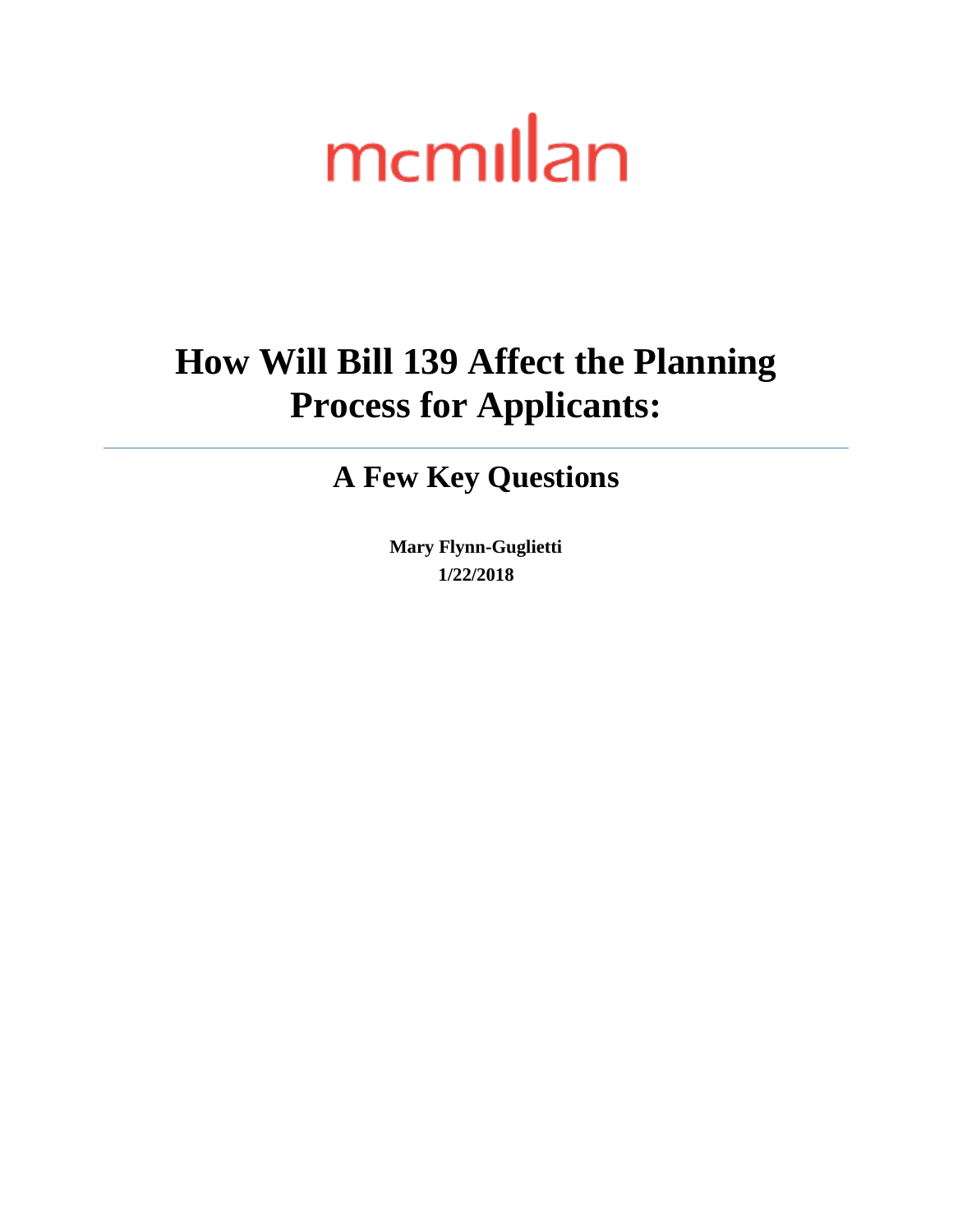## **How Will Bill 139 Affect the Planning Process for Applicants:**

### **A Few Key Questions**

Mary Flynn-Guglietti, Partner, McMillan LLP

#### **Introduction and Overview of Major Changes**

#### **a) Overview of Bill 139**

On May 30, 2017 the Minister of Municipal Affairs, Bill Mauro and the Attorney General, Yasir Naqvi, introduced Bill 139, the *Building Better Communities and Conserving Watersheds Act, 2017* (the "**Act**").Bill 139 will result in fundamental changes to the province's land use planning appeals system and, in particular, the *Planning Act* and the Ontario Municipal Board. Bill 139 consists of 5 Schedules as follows:

| <b>Schedule 1</b> – Local Planning and Appeal Tribunal Act, 2017 (the " <b>LPAT Act</b> ")                                       |
|----------------------------------------------------------------------------------------------------------------------------------|
| <b>Schedule 2</b> – Local Planning Appeal Support Centre Act, 2017                                                               |
| <b>Schedule 3</b> - Amendments to the Planning Act, the City of Toronto Act, 2006 and<br>the Development Act, 1994               |
| <b>Schedule 4</b> – Amendments to the <i>Conservation Authorities Act</i>                                                        |
| <b>Schedule 5</b> – Amendments to Various Acts Consequential to the Enactments of<br>the Local Planning Appeal Tribunal Act 2017 |

Bill 139 received Royal Assent on December 12, 2017, thereby bringing the Act into force. Despite the enactment, the changes will not be implemented immediately as the Schedules, which contain the legislative amendments to the *Planning Act,* will only come into force on a date to be named by proclamation of the Lieutenant Governor. While no such date has been decided upon at this time, the Ministry of Municipal Affairs has indicated that proclamation will likely occur in the spring of 2018, which is when the province intends to have the rules and regulations applicable to the new Local Planning Appeals Tribunal (the "**Tribunal**") finalized.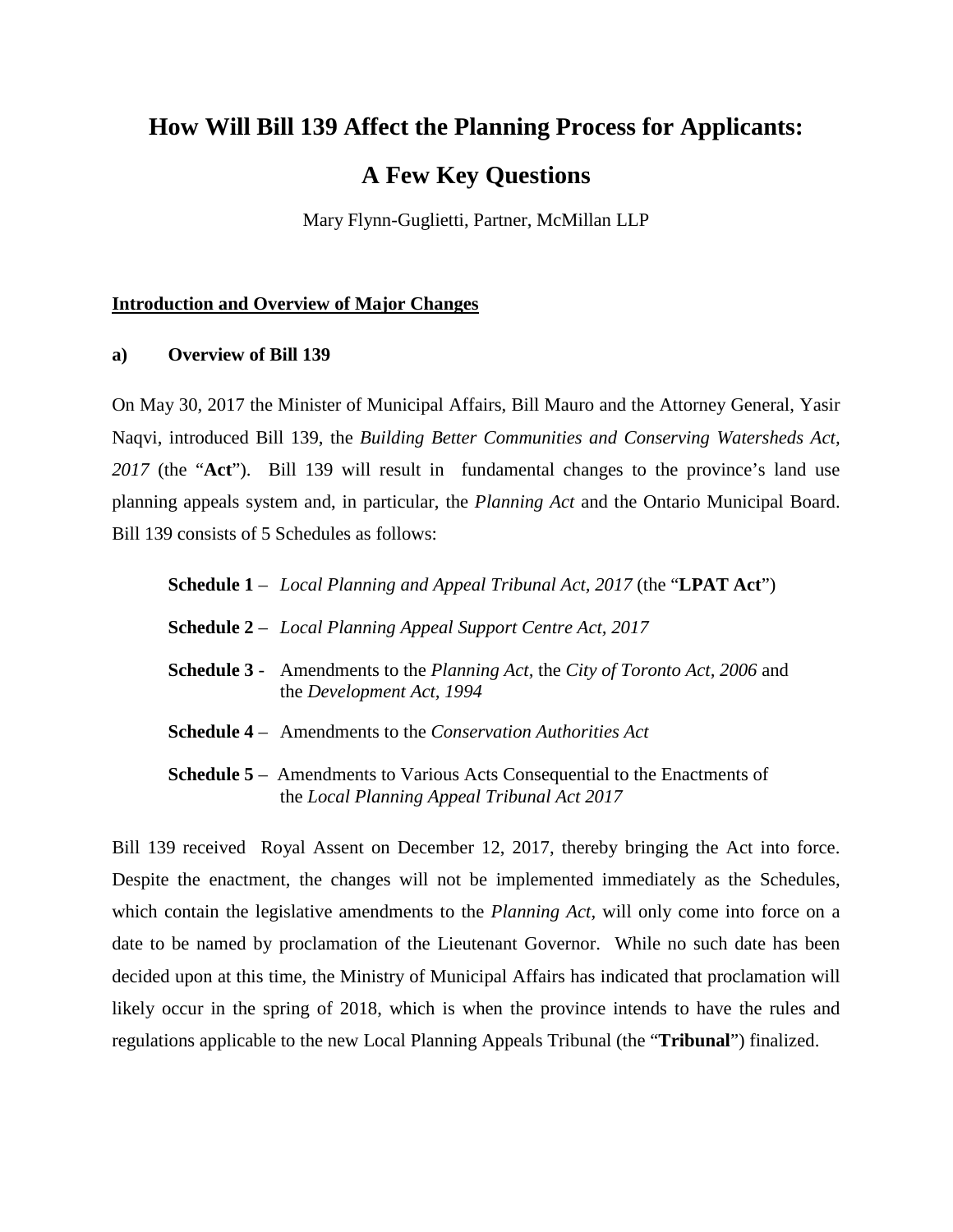Bill 139 creates sweeping and fundamental changes that significantly restrict the land use planning matters that can be appealed, the standard for review, and how hearings will be conducted. The following is a very brief overview of the major changes to the land use planning appeals system under Bill 139:

- The Tribunal will replace the Ontario Municipal Board [LPAT Act s. 2(1)].
- The numerous amendments to the *Planning Act* and the introduction of the LPAT Act eliminate "*de novo*" hearings for the majority of land use planning appeals so the Tribunal would function as an appeal body only.
- An appeal of a decision to adopt or approve an official plan or an official plan amendment, can only be made if the decision is inconsistent with a provincial policy statement, fails to conform with or conflicts with a provincial plan, or fails to conform with the upper-tier municipality's official plan [*Planning Act* s. 17(24.0.1), 17(36.0.1)].
- An appeal of a decision to pass a zoning by-law can only be made if the decision is inconsistent with a policy statement, fails to conform with or conflicts with a provincial plan, or fails to conform with an applicable official plan [*Planning Act*  s.34(19.0.1)].
- An appeal of a council refusal or a non-decision on an official plan amendment can only be made if the existing part or parts are inconsistent with a provincial policy, fail to conform or conflict with a provincial plan, or fail to conform with the upper-tier municipality's official plan and the requested amendment is consistent with provincial policy statements, conforms with or does not conflict with provincial plans and conforms with the upper-tier municipality's official plan [*Planning Act* s. 22(7.0.0.1)].
- An appeal of a council refusal or non-decision on a zoning by-law amendment can only be made if the existing part or parts of the by-law affected by the subject amendment are inconsistent with a provincial policy statement, fail to conform with or conflict with a provincial plan or fail to conform with an applicable official plan and the requested amendment is consistent with provincial policy statements, conforms with or does not conflict with provincial plans and conforms with applicable official plans. [*Planning Act* s. 34 (11.0.0.0.2)]
- The Tribunal, after an appeal hearing with respect to official plan and/or zoning amendments, will provide notice when it overturns a municipal council's decision and must return the matter back to the municipality. The municipality is allowed 90 days to make a new decision. The Tribunal would retain the authority to make a final decision on the matter only after a second appeal, and only if the municipality's subsequent decision still fails to be consistent with provincial policies or fails to conform to provincial plans and municipal official plans.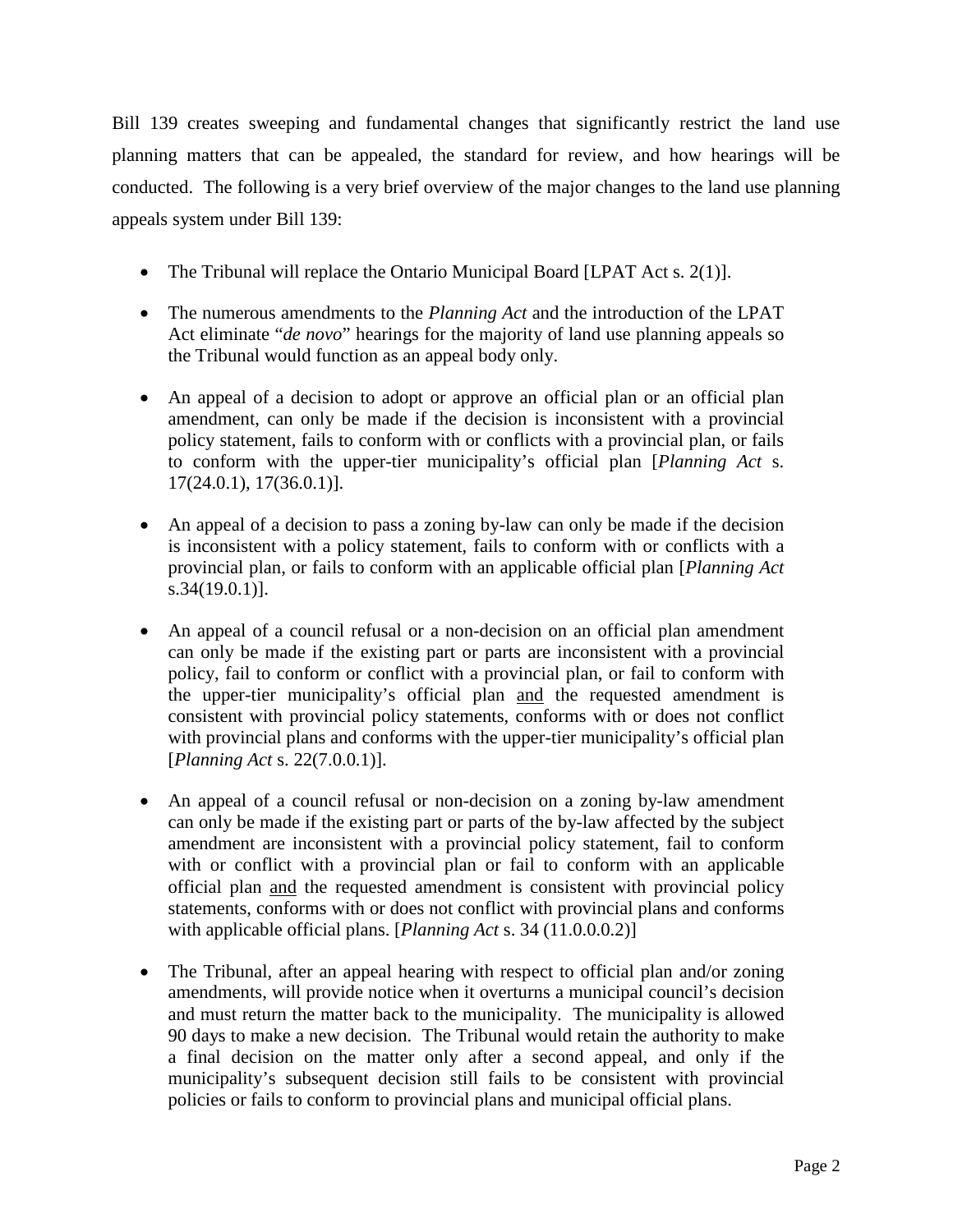- The Tribunal is required to conduct mandatory case management for the majority of cases in order to narrow the issues and encourage case settlement [LPAT s. 33(1)].
- The Tribunal will create new rules regarding the conduct of hearings that limit evidence to written materials, if the Tribunal holds an oral hearing any oral submissions cannot exceed the time limits provided and no party or person may adduce evidence or call or examine witnesses [LPAT Act s. 42].
- Bill 139 includes measures to exempt a broader range of major municipal land use planning decisions from appeal. For example, no appeals will be allowed for provincially approved official plans and official plan updates and no appeals are allowed of Minister Orders.
- Bill 139 restricts applications to amend new secondary plans for 2 years [*Planning Act* s.22(2.1.1)].
- No appeals will be allowed for interim control by-laws when first passed for a period of up to 1 year. [*Planning Act*, s.38(4.1)]
- No appeals are allowed of official plan policies and zoning by-laws identifying major transit stations areas and establishing permitted uses or minimum or maximum densities and heights within 500 metres of a protected major transit station [*Planning Act* s. 17(36.1.4), 34(19.5)].
- Bill 139 creates a Local Planning Appeal Support Centre to provide free and independent advice and representation to citizens on land use planning appeals. [*Local Planning Appeal Tribunal Act*, 2017]
- Local Appeal Bodies ("**LAB**") have authority to hear appeals of not only minor variances and consents but also of site plan appeals. A LAB is an appeal body permitted under the current *Planning Act*, which allows local municipalities to set up their own appeal tribunal, within their local municipality, to hear appeals on minor variance and consent applications only. The only municipality that has established a LAB under the existing legislation is the City of Toronto.

#### **b) Introduction**

During debate of Bill 139 before the Standing Committee on Social Policy, the Minister of Municipal Affairs stated:

> "The reforms we are proposing would result in fundamental change. If our reforms pass, there would be fewer and shorter hearings and a more efficient decision-making process. There would be more deference to local land use planning decisions, and there would be a more level playing field for residents wanting to participate."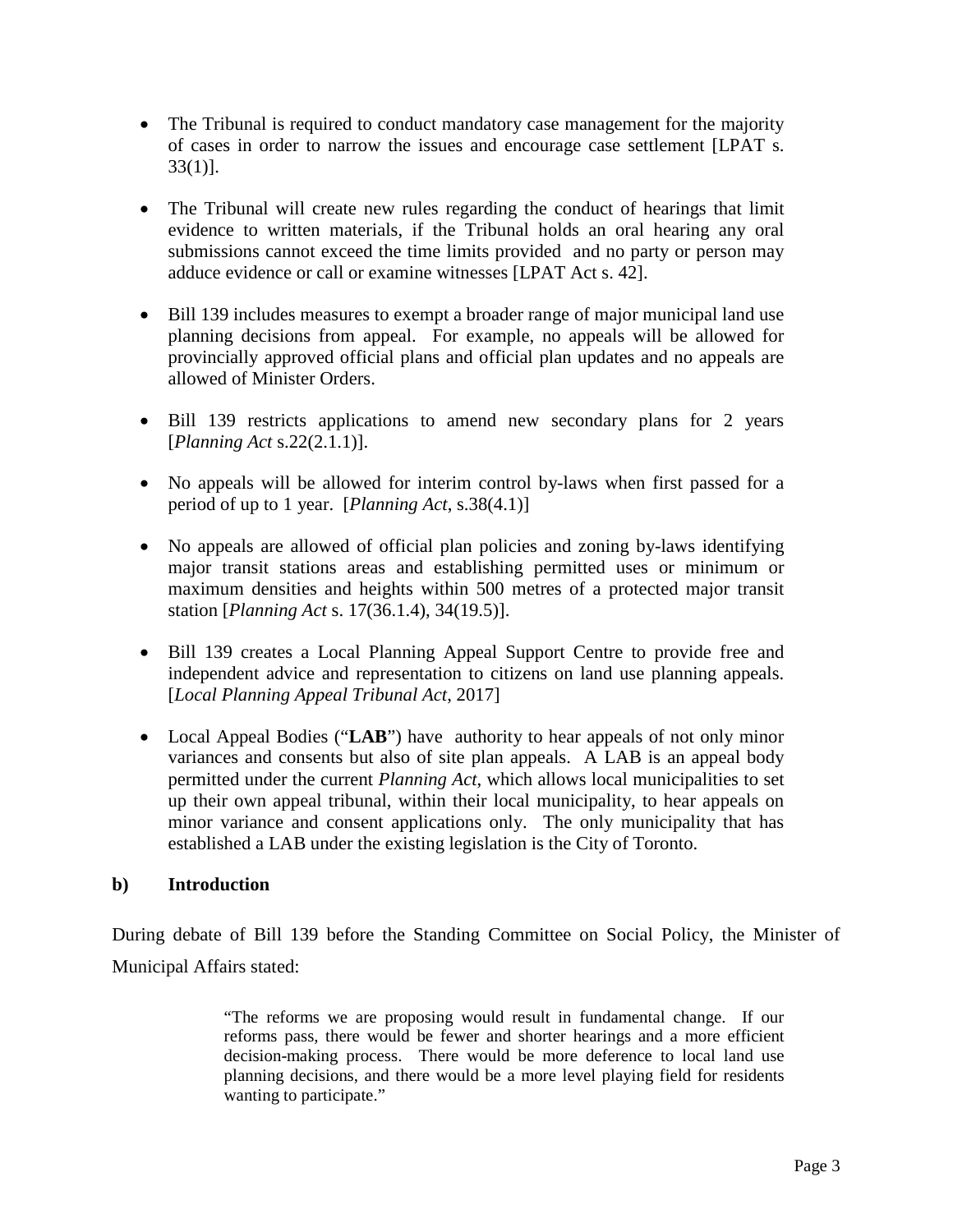The Attorney General stated:

"Our proposed changes would not only result in more effective hearings, but would also support a culture shift to a less adversarial system. The Tribunal will also have the power to ensure hearings are effective and fair by requiring parties to produce evidence or witnesses for examination by the tribunal, where appropriate."

There is little doubt that Minister Mauro is correct in stating that the reforms would result in fundamental changes and I also agree that there will be fewer hearings. However, in reviewing the new legislation it is doubtful that the hearing process will necessarily be shorter. It is difficult to understand how the decision-making process will be more efficient if the Tribunal, after determining that an appeal of an official plan and/or zoning amendment is inconsistent with provincial policy, or not consistent with provincial plans, must provide notice to the municipality to allow it to reconsider its position and then hold a second hearing.

It is also very difficult to fathom how the Attorney General believes that the hearings before the Tribunal will be more effective and fair by merely requiring parties to produce evidence or witnesses for examination by the tribunal only, while precluding parties to hearings to test the veracity of witnesses through cross examination. While the goals outlined in the statements made by the honourable Ministers are laudable, Bill 139 will not achieve the purported goals and will result in a land use planning system that is less accessible and less fair to both applicants and residents.

Marcia Taggart, Deputy City Solicitor for the City of Mississauga and I have agreed to focus our papers on a select few issues with respect to Bill 139 that have been the center of debate by many involved in the land use planning system. Ms. Taggart's paper provides the perspective of the municipality, while my paper will focus on the perspective of applicants.

#### **1. Procedural Fairness?**

First and foremost Bill 139 removes important appeal rights from landowners, residents and other interested parties. Eliminating appeal rights unreasonably interferes with the fundamental right to procedural fairness owed to all stakeholders in the land use planning system. The Ontario Municipal Board (the "**Board**") has played an important role in holding all of the participants in the land use planning process accountable, whether they be applicants and their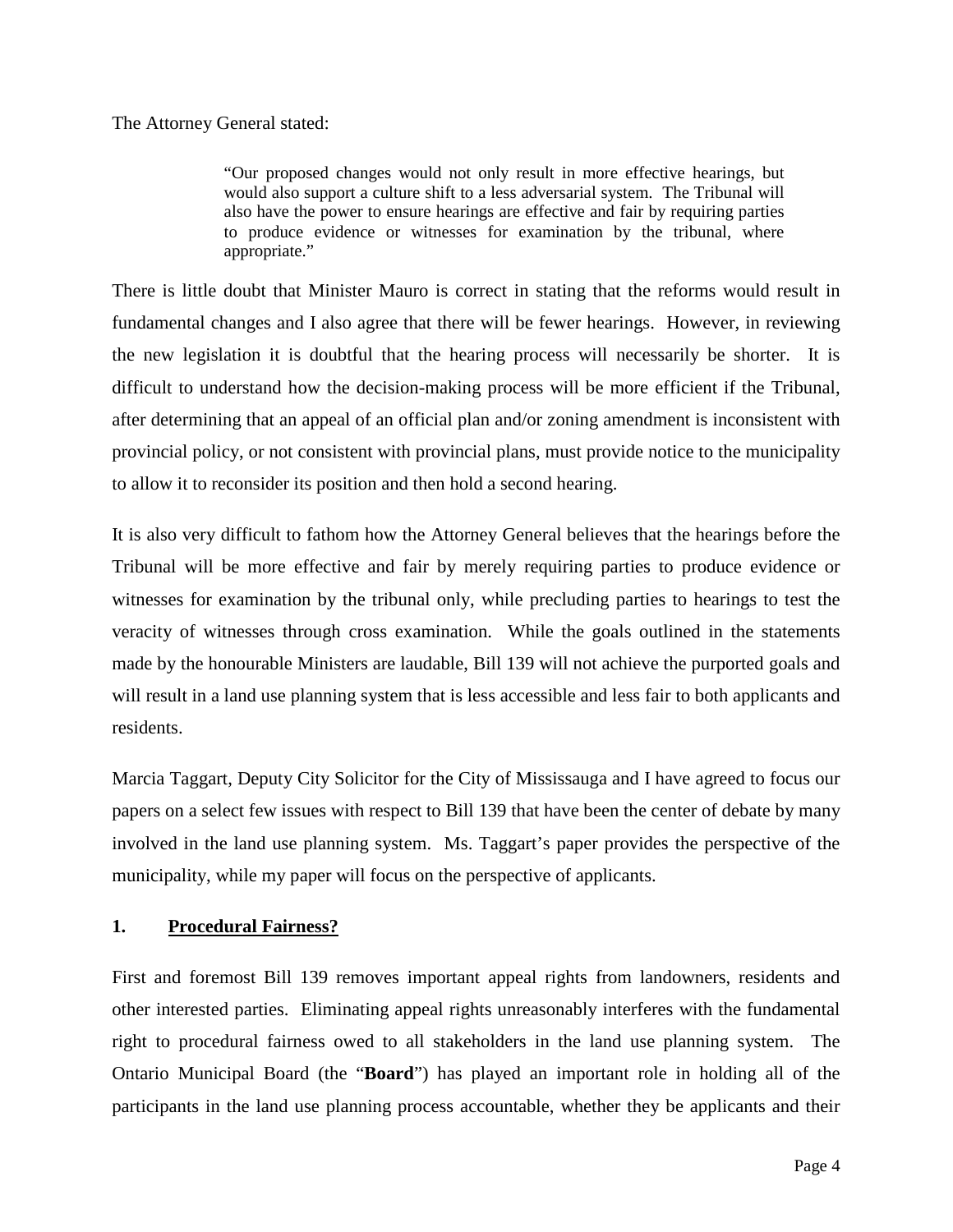consultants, municipal councils, municipal staff or residents. An appeal of a municipal council's decision to the Board on the basis that it does not represent good land use planning affords all parties to a hearing an opportunity to test a specific development proposal or a City's official plan or zoning by-law, before an independent tribunal, whose decisions are not based on politics but rather a fulsome test of the basis of the decision.

However, under Bill 139, decisions regarding municipal initiated official plans and zoning bylaws can only be appealed for lack of conformity with official plans and/or lack of conformity/consistency with provincial policies, plans and directions. With respect to private development applications, the applicant's appeal grounds must prove not only that the application is consistent/conforms with provincial policies and plans (and the official plan), but that the in-force municipal instruments do not conform and/or are not consistent with provincial policies and plans (and the official plan). Official plans and zoning by-laws must conform and be consistent with provincial policies and plans in order to be approved. Therefore one can only conclude that the appeal rights are illusionary under the LPAT system.

Secondly and of equal importance, the procedure envisioned in Bill 139 for hearings before the Tribunal appears contrary to the rules governing procedural fairness and the principles of natural justice. Although section 31(2) of the LPAT Act states that the Tribunal is required to adopt any practices and procedures that "offer the best opportunity for a fair, just and expeditious resolution of the merits of the proceedings," it is important to note that section 31(3) of the LPAT Act specifically states that "despite section 32 of the *Statutory Powers Procedure Act,* this Act, regulations made under this Act and the Tribunal's rules prevail over the provisions of that Act with which they conflict".

The *Statutory Powers Procedure Act* ("**SPPA**") is the cornerstone legislation ensuring procedural fairness for administrative tribunals in the province. As of the date of writing this paper, the full regulations and the Tribunal's rules have not been released. However, it is clear that the Tribunal's practices and procedures, whether granted by statute, regulations or rules, will prevail over the fundamental protections of procedural fairness enshrined in the SPPA. As well, subsection 32(5) of the LPAT Act protects the LPAT from consequences of failing to comply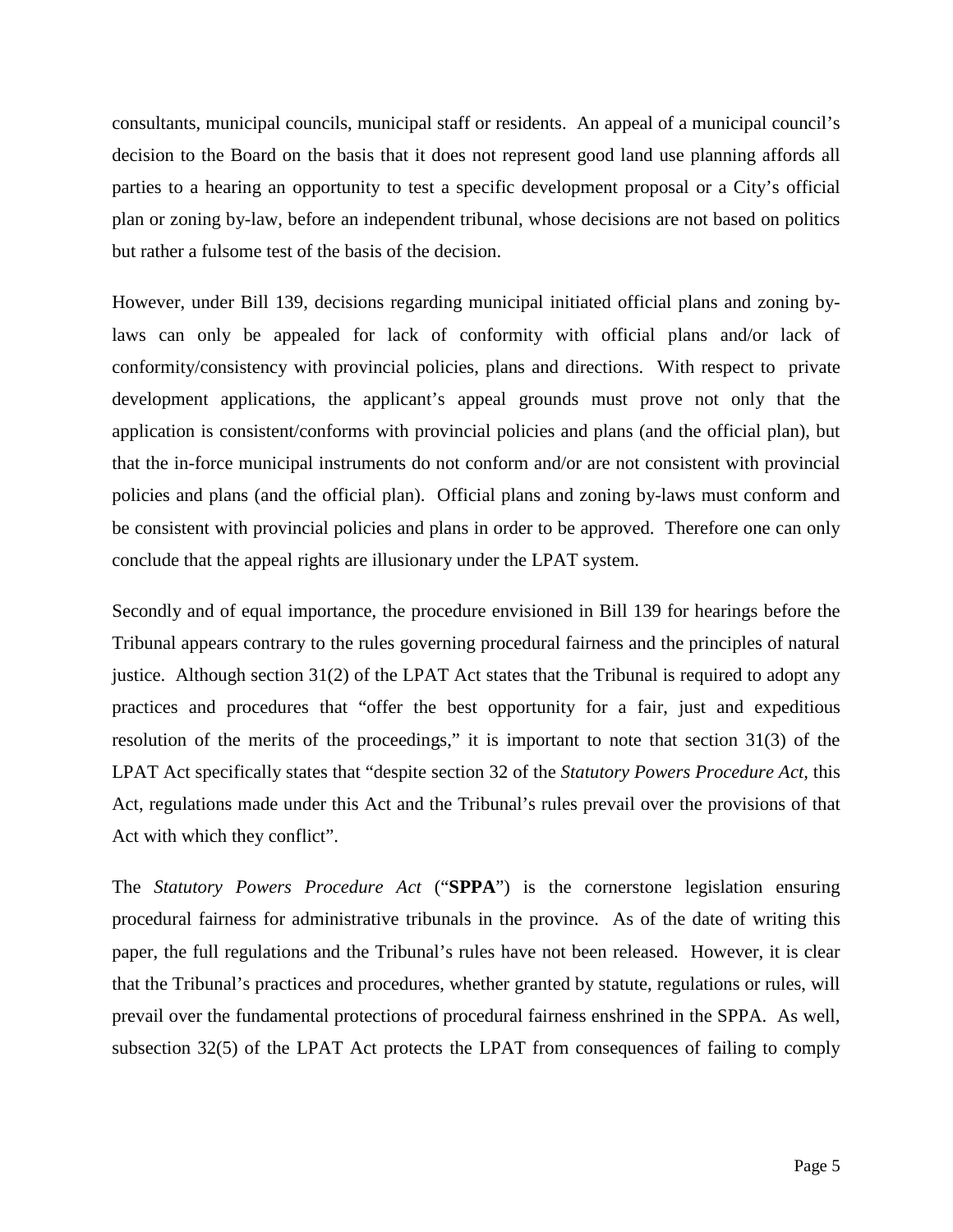with its own rules if such failure to comply does not cause a substantial wrong that affected the final disposition of the matter.

Subsection 42(3) of the LPAT Act stipulates that should the Tribunal permit an oral hearing under subsection 38(1) or (2), each party or person may make an oral submission that does not exceed the time provided under the regulations and "no party or person may adduce evidence or call or examine witnesses". Clearly, as this provision denies a party or person the right to adduce evidence or call or examine witnesses, the only materials before the Tribunal would be the public record that was before the municipality or approval authority at the time of the decision. Although the municipality allows participation from both the applicant and the public during the processing of an application there are many constraints imposed on the level of participation. For example, most municipal councils or committees allow a deputation of only 5 minutes and certainly do not allow either the applicant or the public to cross examine an author of expert reports at its meeting. Where a serious issue of creditability is involved, fundamental justice requires that credibility be determined on the basis of an oral hearing.<sup>[1](#page-6-0)</sup>

Section 61 of the *Planning Act*, while ensuring that council shall afford any person a fair opportunity to make representations, however stipulates that "throughout the course of passing the by-law the council shall be deemed to be performing a legislative and not a judicial function". Ms. Taggart notes that the courts have found that the duty to be fair does not apply to legislative functions while it does apply to administrative and judicial functions. She then concludes "it may be entirely appropriate that the decision-making process under Bill 139 continues to be based on complete applications by developers with all the supporting materials that this requires, as well as public input and professional planning advice, without the right to a full oral hearing or court-type process before either the Tribunal or council."

However, the Tribunal is not performing a legislative function and is an administrative tribunal. The *Advocates for Effective OMB Reform* (the "**Advocates**") made written submissions to the Standing Committee specifically highlighting serious concerns that the new regime would amount to a fundamental denial of natural justice. The Advocates cautioned that the courts will not lightly assume that the legislator intended for procedures to run contrary to fairness even

<span id="page-6-0"></span><sup>1</sup> *Singh v Canada (Minister of Employment & Immigration*), [1985] 1 SCR 177 at para 105, [1985] SCJ No. 11 l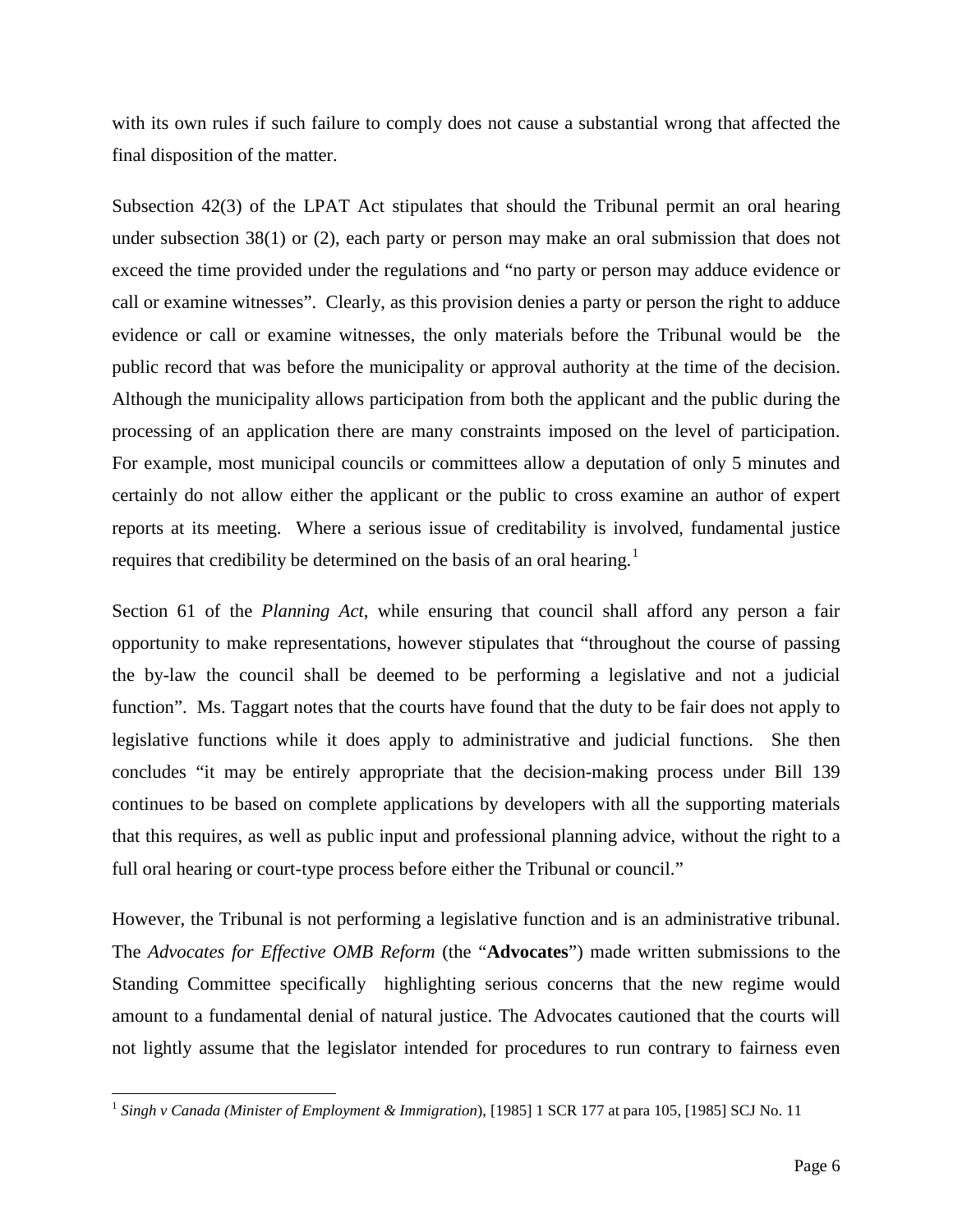when express statutory language may oust the common law principles of natural justice.<sup>[2](#page-7-0)</sup> A general right to procedural fairness can arise independent of the operation of a statute, depending on the factual context.<sup>[3](#page-7-1)</sup>

The Supreme Court of Canada in *Knight v Indian Head School Division No. 19* ("**Knight**") reviewed the general right to procedural fairness under the following three factors:

- a) Nature of the Decision: While decisions of a "legislative and general nature" generally do not warrant the duty of fairness, those of a more administrative, specific and final nature do engage it.
- b) Nature of the Relationship:

The relationship between the decision maker and the individual generally concerns how "public" in nature it is. A "public" or "statutory" flavor to the nexus between the parties weighs in favour of finding a duty of fairness. If the powers exercised by the LPAT are delegated statutory powers, they should be put only to a legitimate use. As stated in *Knight*, "the public has an interest in the proper use of delegated power by administrative bodies".<sup>[4](#page-7-2)</sup>

c) Importance of the Decision:

 $\overline{\phantom{a}}$ 

Lastly, the impact of the decision on the affected individual relates to the significance and importance of the affected rights and interests. The jurisprudence has generally regarded property rights and the right to the enjoyment of one's property as an important interest that engages the duty of fairness.<sup>[5](#page-7-3)</sup>

Ms. Taggart notes that the process leading up to approval by council is lengthy, with advocacy possible at every stage and if an applicant has a concern regarding the creditability of a professional planning opinion this can be identified in the applicant's representation to council and raised before the Tribunal on appeal. Clearly, there are 2 divergent opinions on whether the approval process envisioned under Bill 139 adheres to fundamental procedural fairness.

<span id="page-7-0"></span><sup>&</sup>lt;sup>2</sup> Written submissions to the Standing Committee by Advocates for Effective OMB Reform, August 11, 2017, p. 5

<span id="page-7-1"></span><sup>3</sup> *Ocean Port Hotel Ltd. v british Columbia (General Manager, Liquor Control & Licensing Branch)*, 2011 SCC 52, Example a contract manager, Laquor Control & Licensing Brand (2001) 2 SCR 781<br><sup>4</sup> Knight v Indian Head School Division No. 19, [1990] 1 SCR 653 at para 26, [1990] SCJ No.26

<span id="page-7-2"></span>

<span id="page-7-3"></span><sup>&</sup>lt;sup>5</sup> Sara Blake, Administrative Law in Canada,  $5^{th}$  edition (Markham, Ont.) Lexis Nexis, 2011 see Itomex Realty & *Development Co. v Wyoming (Village)*, [1980] 2 SCR 1011, [1980] SCJ No. 109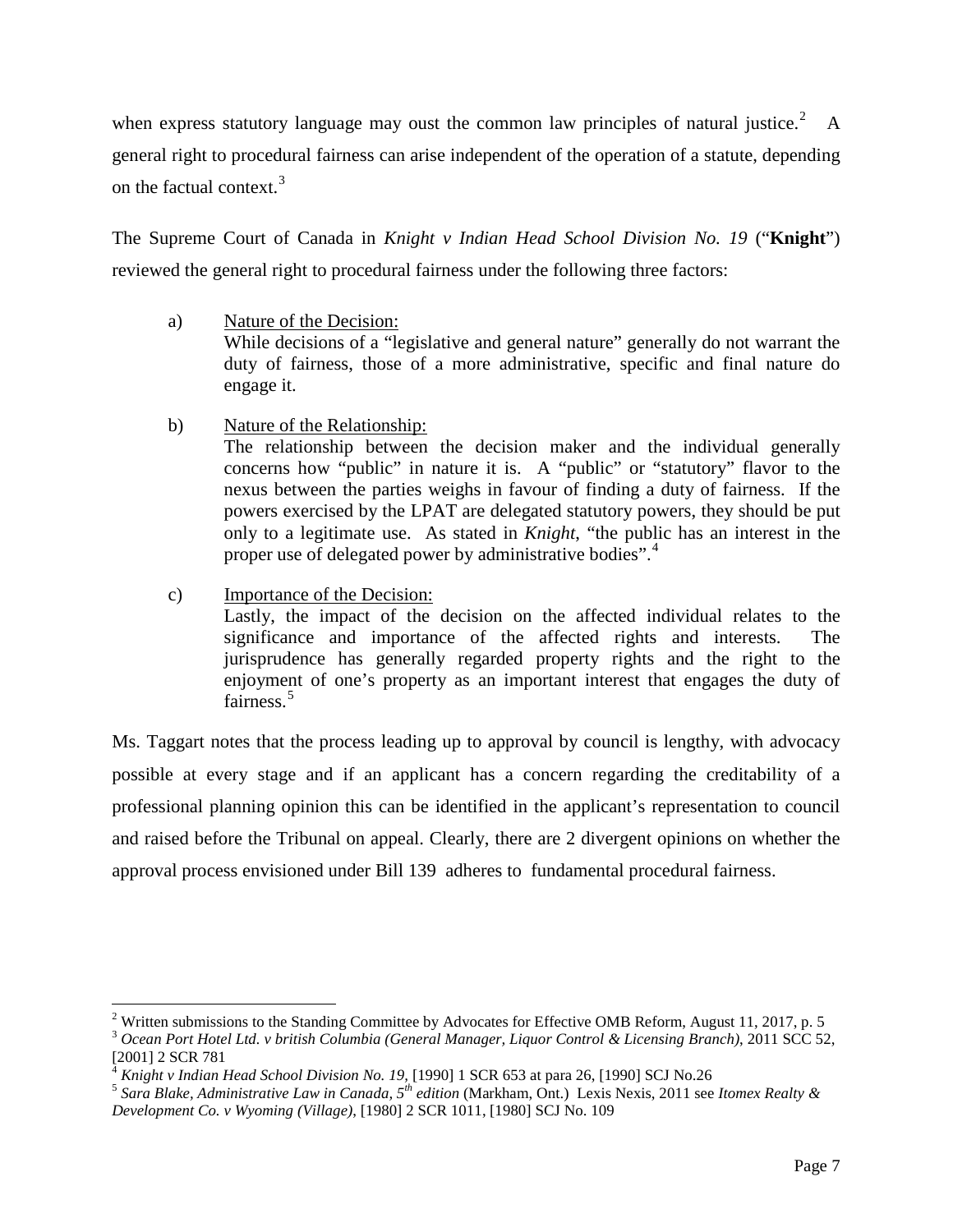#### **2. Two-stage Decision Process**

Bill 139 will create a mandatory 2-step appeal process for all appeals of official plans and zoning by-laws. As set out earlier in this paper, appeals of official plans and zoning by-laws are extremely narrow and restricted to issues of consistency and conformity with policy statements, provincial plans and upper tier municipal official plans. Should the Tribunal determine after a written or oral hearing, that a part of a decision of council fails to meet the consistency/conformity test, the Tribunal shall refuse to approve that part of the plan or by-law and shall give the municipality an opportunity to make a further or second decision. The municipality has 90 days in which to prepare and adopt or pass another plan or by-law.

Should council fail to make a new decision within this 90 day period, the Tribunal is to treat this as a non-decision which can be appealed back to the Tribunal. On an appeal of a non-decision or refusal, the Tribunal has broader powers to approve, modify, or refuse all or part of the plan or by-law. On a refusal, the Tribunal must determine that (a) the parts of the existing official plan that are affected by the requested amendment lack consistency/conformity with provincial policies/plan and upper-tier official plans, and (b) the requested amendment achieves consistency/conformity with provincial policies/plans and upper-tier official plans.

Should the council prepare and adopt or pass another plan or by-law, then this new decision may be appealed back to the Tribunal. A second hearing will be held by the Tribunal to determine whether the new decision meets or fails the consistency/conformity test. Should the Tribunal determine that it fails to meet the consistency/conformity test it may require that the plan or bylaw be repealed, amended or modified in accordance with the Tribunal's order.

As noted in the introduction to this paper, it is difficult to envision how this 2-step appeal process would meet the intended goal of ensuring "a more efficient decision-making process" as stated by Minister Mauro. It also completely ignores the prejudice of delay to an applicant or resident who had appealed the decision in the first instance. This creates an extremely cumbersome and costly process as parties may be faced with participating in a multiplicity of proceedings.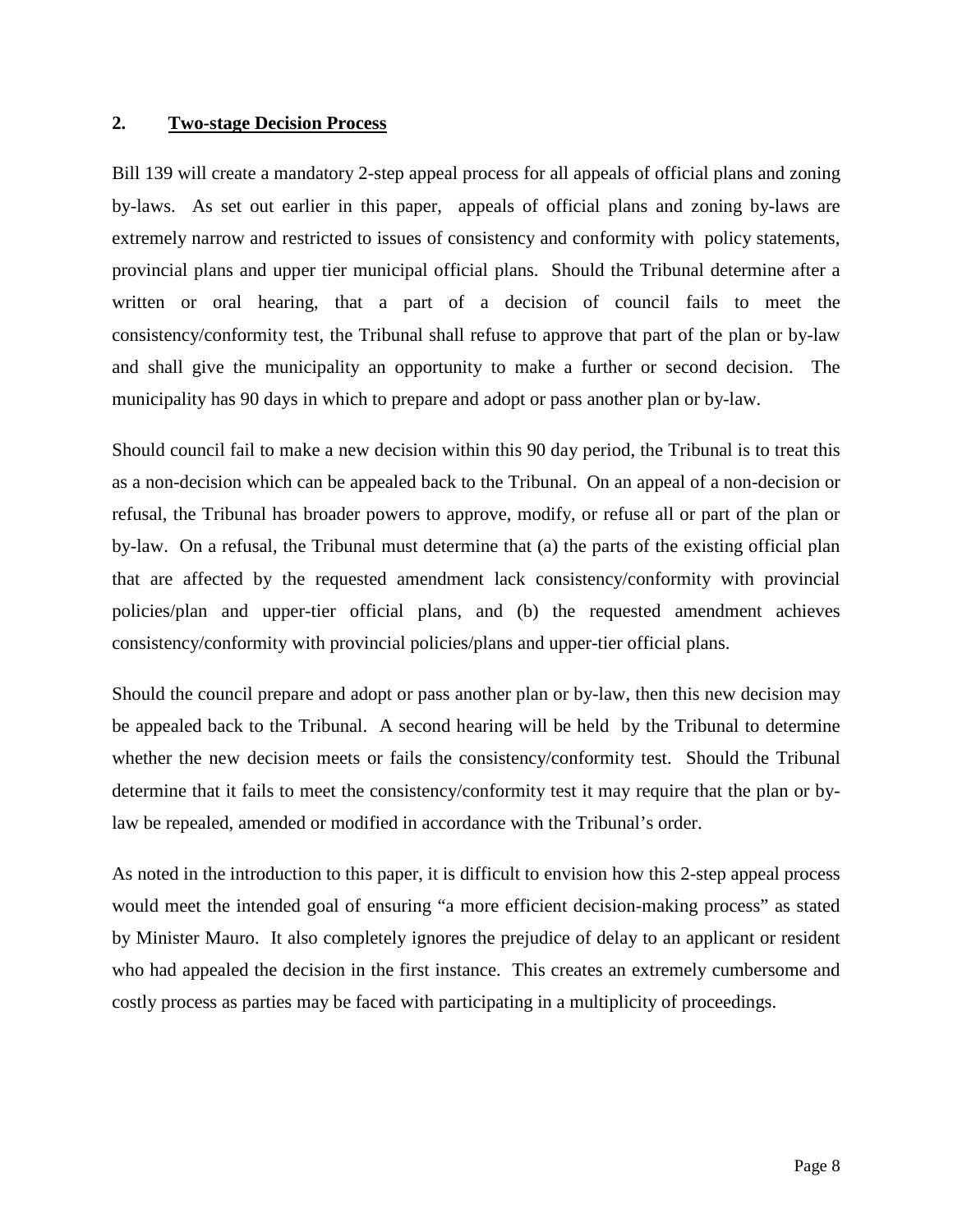Should the municipality determine to settle the matter with the appellant and its "new" decision is based on the settlement, it must still proceed back to the Tribunal for a second consideration. The second hearing in a settlement scenario seems unnecessary and anything but efficient.

#### **3. How are appeals for Non-Decisions Dealt with under Bill 139**

Under Bill 139 municipalities will be given a longer period of time to make a decision on a development application before an appeal can be filed. Municipalities will have 210 days to consider official plan amendment applications, 150 days to consider zoning amendment applications and, where an application is for both a combined official plan amendment and rezoning application, the 210 day timeline applies.

Where a municipality fails to make a decision within the new proposed timelines an applicant can appeal the non-decision to the Tribunal. Appeals for non-decisions under the current *Planning Act* do not require the appellant to provide any reasons for the appeal other than the municipality has failed to make a decision within the timelines stipulated under the *Planning Act*. Under Bill 139, the appellants must provide an explanation of the basis for the appeal. Specifically, the appellant must explain how the existing part or parts of the official plan or zoning by-law amendment that would be affected by the requested amendment, are inconsistent or do not conform with provincial policies and plans and the upper-tier official plan, and further, how the proposed amendment to the official plan or zoning amendment would be consistent with, or conform to, the provincial policies and plans and upper-tier official plan.

Under Bill 139, an appeal for a non-decision will be treated as a refusal of the application. However, where there is no decision of council there may be a very limited evidentiary record to forward to the Tribunal for consideration.

It is not unusual for municipal councils to make recommendations and decisions on an application after an appeal has been filed. Bill 139 does not provide direction on whether staff reports and decisions of council made after the appeal has been filed, will form part of the appeal record for the Tribunal. As noted by Ms. Taggart in her paper, without further direction, municipalities will be confronted with a dilemma and may bring forward refusal reports to ensure there is a council decision. This would then create a situation where applications that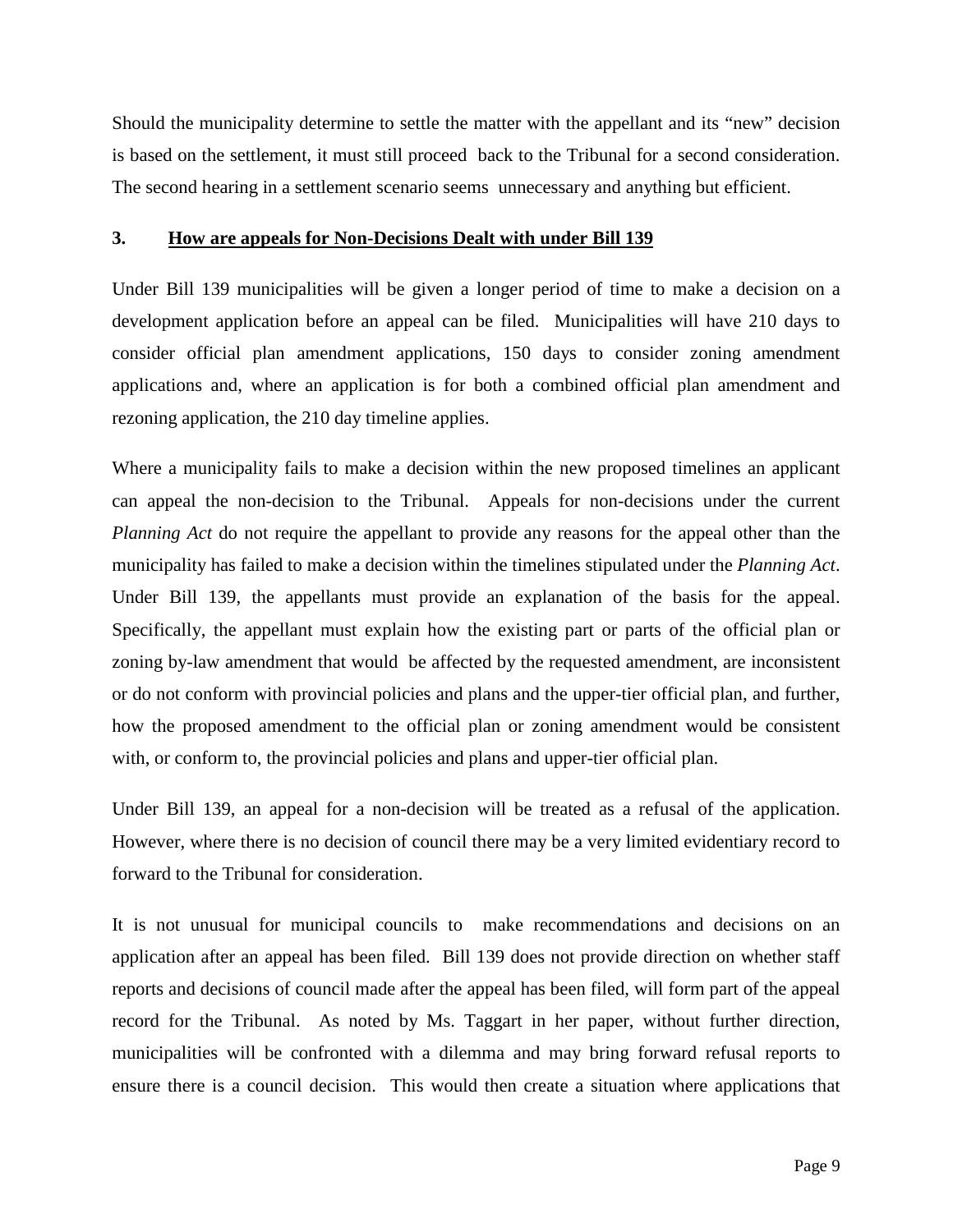may have been approved would instead be refused to ensure that the municipality has a decision record to send to the Tribunal.

#### **4. Transition Regulations**

The province provided for a 45-day public comment period with respect to a few proposed regulations under Bill 139 ("**Regulatory Proposals**") commencing on January 7, 2018. Proposed regulation 17-MMA022 consists of mainly technical updates to existing regulations, whereas proposed regulation 17-MAG011 deals with transitional rules for matters and proceedings that will come to the Tribunal under the *Planning Act.* Proposed regulation 17- MMA021 appears to propose transitional rules for planning matters in process at the time of proclamation of Bill 139 changes to the *Planning Act.*

Should the transitional rules play out as is currently anticipated, the following is a summary of changes to be expected through the transition rules and under the new LPAT system:

- a) If a complete application is filed with a municipality prior to Royal Assent, being December 12, 2017 and the appeal to the Board is also filed prior to Royal Assent, then the appeal will be sheltered and the matter will be heard by the Board.
- b) If a complete application is filed with a municipality prior to Royal Assent, being December 12, 2017, and the appeal to the Board is also filed prior to Proclamation (anticipated to be the spring of 2018), the appeal will still be sheltered, and the matter will be heard by the Board.
- c) If a complete application is filed after Royal Assent, being December 12, 2017, but the appeal is filed prior to Proclamation, the appeal will be heard by the Tribunal.
- d) If a complete application is filed after Royal Assent, being December 12, 2017, but the appeal is filed after Proclamation, the appeal will be heard by the Tribunal.

Many in the development industry are pleased to see that applications will generally be considered by the appeal body in power at the time that applications were filed. However, it does not appear that the proposed regulations have given consideration to appeals involving the same development which could potentially fall under different transitional regimes. For example, an applicant may have initiated an official plan amendment application and several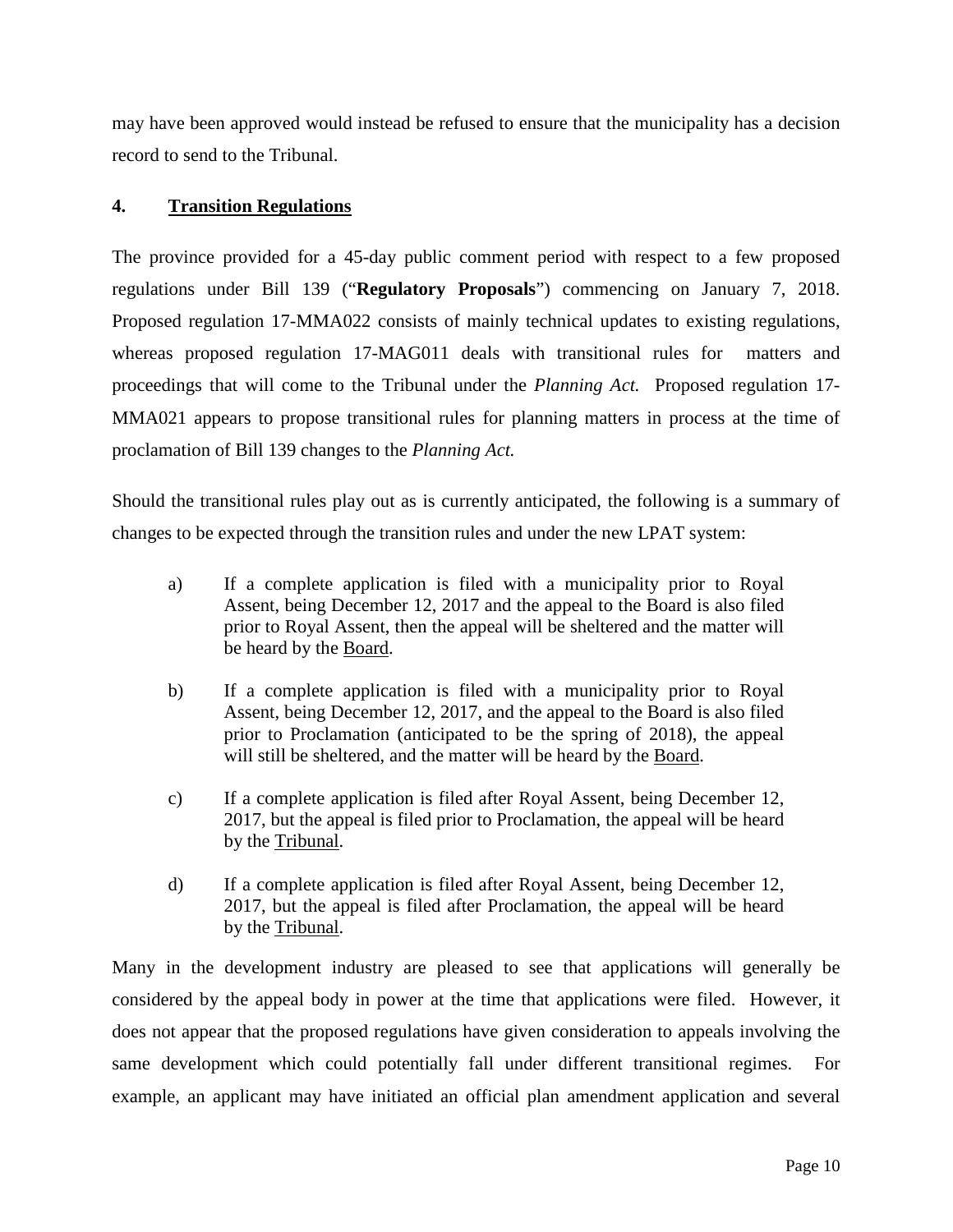months later filed a rezoning application. Assuming that the official plan application was filed before Royal Assent and the appeal is filed prior to Proclamation, the appeal will be heard by the Board. However, if the rezoning application was filed after Royal Assent but the appeal is filed prior to Proclamation, the appeal will be heard by the Tribunal. It would be unreasonable that part of the application will be heard by the Board while the other part will be heard by the Tribunal.

Consideration should be given for "related" applications to proceed under the same regime, as it does not seem practicable for subsequent appeals, related to the same property, to proceed under different regimes. Under the existing regime, consolidation of related applications has been the norm to avoid duplication of proceedings and inconsistent decisions related to the same property.

Other matters dealt with in proposed regulations relate to timelines for proceedings before the Tribunal. For example the timeline begins "from the date the proceeding is received and validated by the Tribunal". Appeals of a municipality's or approval authority's decision or a municipality's failure to make a decision, in respect of an official plan or zoning by-law, as described in section 38(1) of the LPAT Act, is 10 months. However, an appeal of an approval authority's failure to make a decision in respect of an official plan or plan of subdivision, as described in section 38(2) of the LPAT Act, is 12 months. For any other appeal the proposed timeline is 6 months.

Three issues arise with respect to the timelines proposed. The first concerns whether the timeline applies to when the proceeding is to commence, or to when the proceeding is to be completed. Secondly, there appears to be no rationale for implementing different appeal timelines for different appeals. Thirdly, as there are no timelines with respect to those matters that will be heard by the Board, it is abundantly clear that appeals proceeding before the Tribunal will take precedence. This will likely result in appeals before the Board perpetually being pushed aside to deal with the Tribunal appeals. This should be a serious concern to not only applicants but municipalities as well.

The proposed regulations also impose a maximum time limitation of 75 minutes for a party to make a submission to the Tribunal at an oral hearing of an appeal under subsection 38(1) and (2) of the LPAT Act. The Tribunal would have discretion to increase these limits. As noted in the